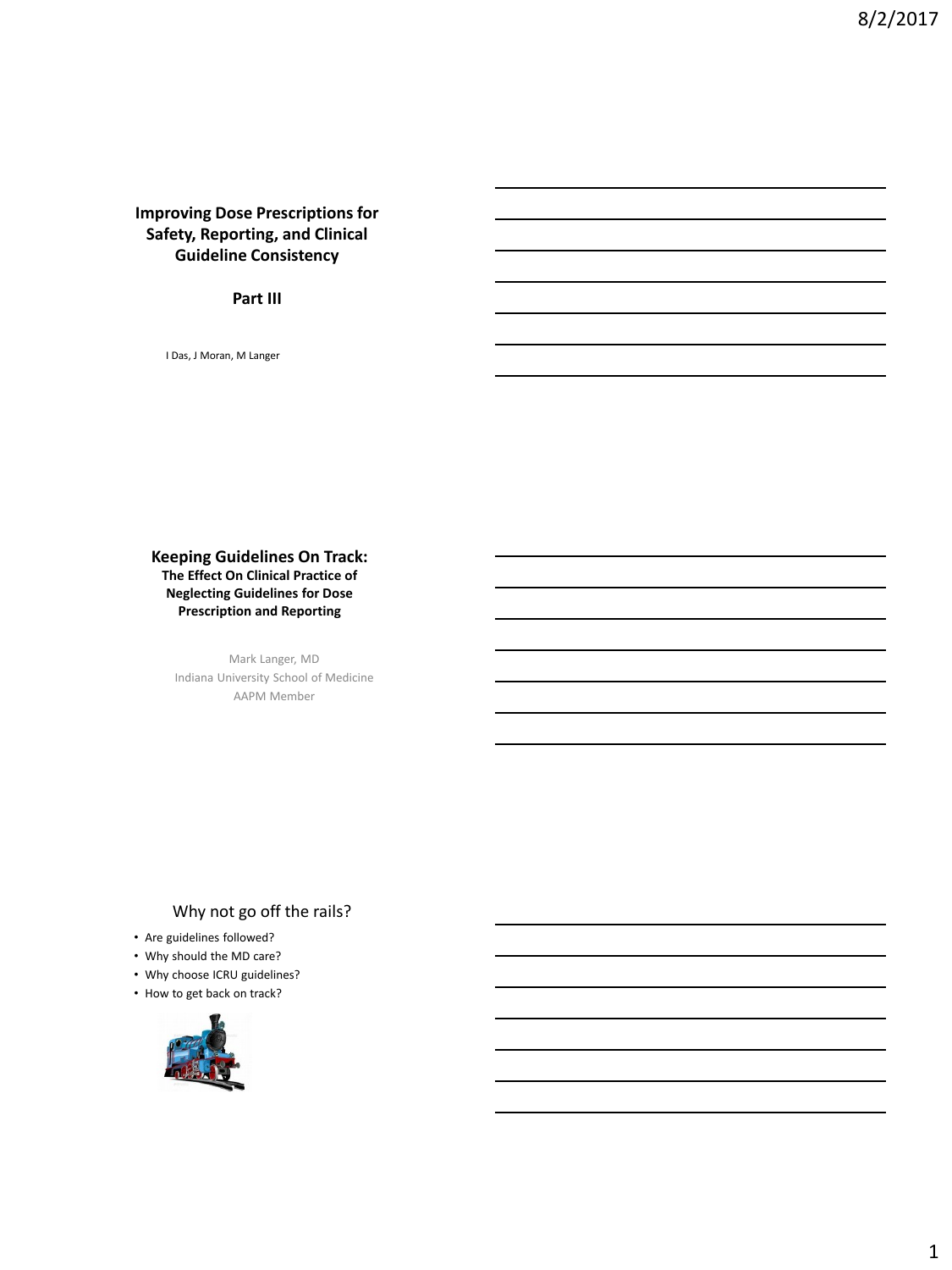# ICRU 83

• "…allows dose–volume-based prescription and reporting. In modern radiation therapy, **the specification of the absorbed dose to relevant anatomic volumes rather than to single points is critical to the communication of the treatment intent."**

#### ICRU 83 guidelines Prescription Format

• "The report does not recommend any particular value of V in  $D_v$  for a prescription. However, **the median absorbed dose, D50 %, is likely to be a good measure** of a typical absorbed dose in a relatively homogeneously irradiated tumor."

#### ICRU 83

#### Reporting

• "The report recommends that the **median absorbed dose, specified by D50 %, should be reported,** as it is considered to correspond best with the previously defined dose at the ICRU reference point."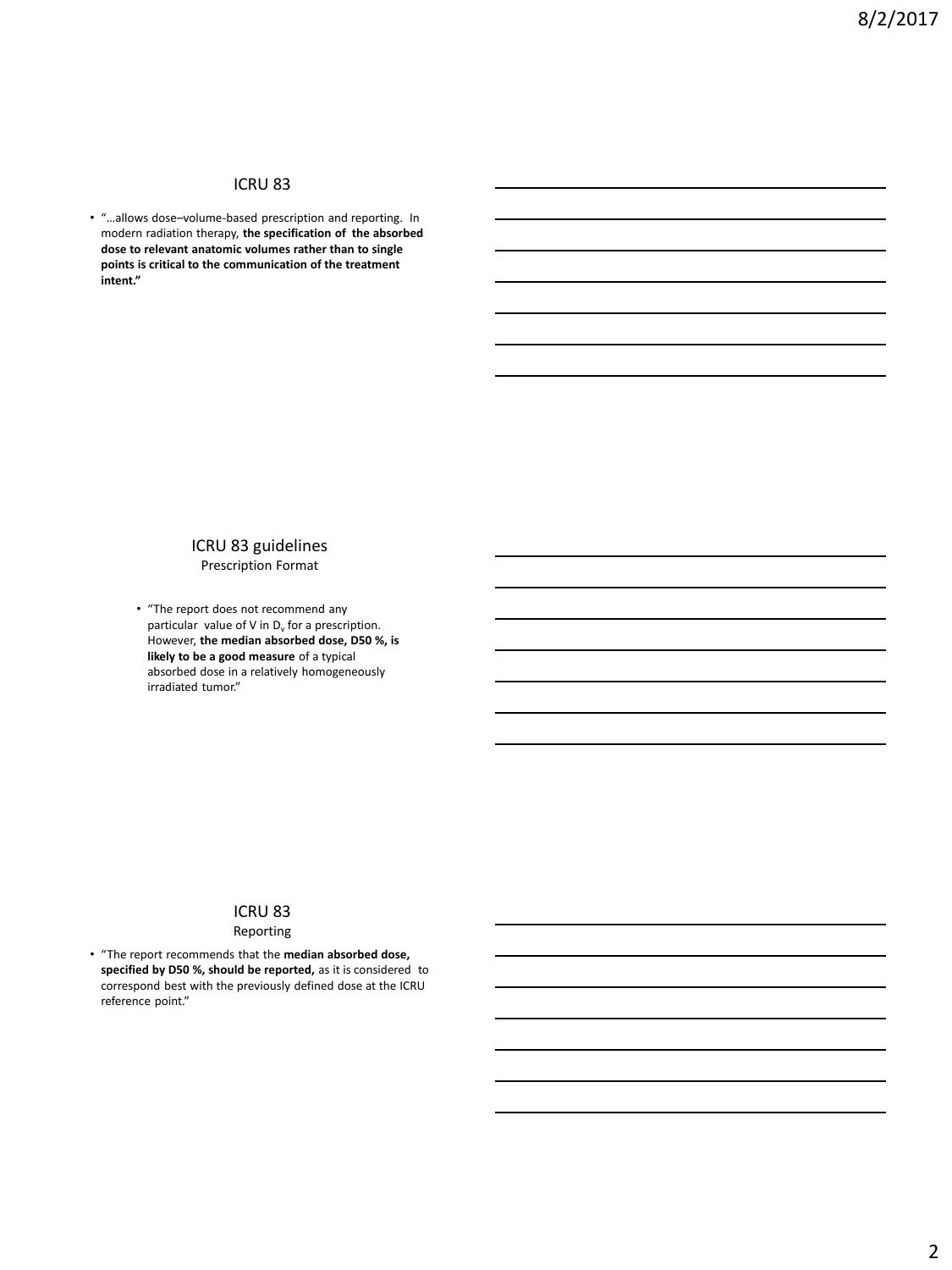## ICRU 83 Reporting

• the following definition for homogeneity index is suggested:

$$
HI=\frac{D_{2\,\,\%}-D_{98\,\,\%}}{D_{50\,\,\%}}.
$$



NRG HN-001

| Name of<br>Structure | Dosimetric parameter* | Per<br>Protocol | Variation<br>Acceptable | <b>Notes</b><br>(Remove this<br>column when<br>notes are not<br>needed) |
|----------------------|-----------------------|-----------------|-------------------------|-------------------------------------------------------------------------|
| PTV 7000 or          | V100%[%]              | 95              | 90                      |                                                                         |
| PTV_7000_Eval        | D99%[%]               | $>=90$          | $>= 85$                 |                                                                         |
|                      | D0.03cc[%]            | $\leq$ = 115    | $\leq$ = 120            |                                                                         |

NRG HN-002

Table 5.2.10: Planning Target Volume and Critical OAR Constraints and

|                                        | Comphance Criteria                       |                     |
|----------------------------------------|------------------------------------------|---------------------|
| <b>Dosimetric</b>                      | <b>Per Protocol</b>                      | <b>Variation</b>    |
|                                        |                                          | Acceptable          |
| $\mathbb{D}_{\text{95\%}}*(\text{Gv})$ | 60                                       | $> 60$ and $\le 63$ |
| $D_{99\%}(G_V)$                        | > 55.8                                   | > 54                |
|                                        | < 66                                     | < 69                |
|                                        | parameter*<br>$D_{\text{max}}$ ** $(GV)$ | Dose (Gv)           |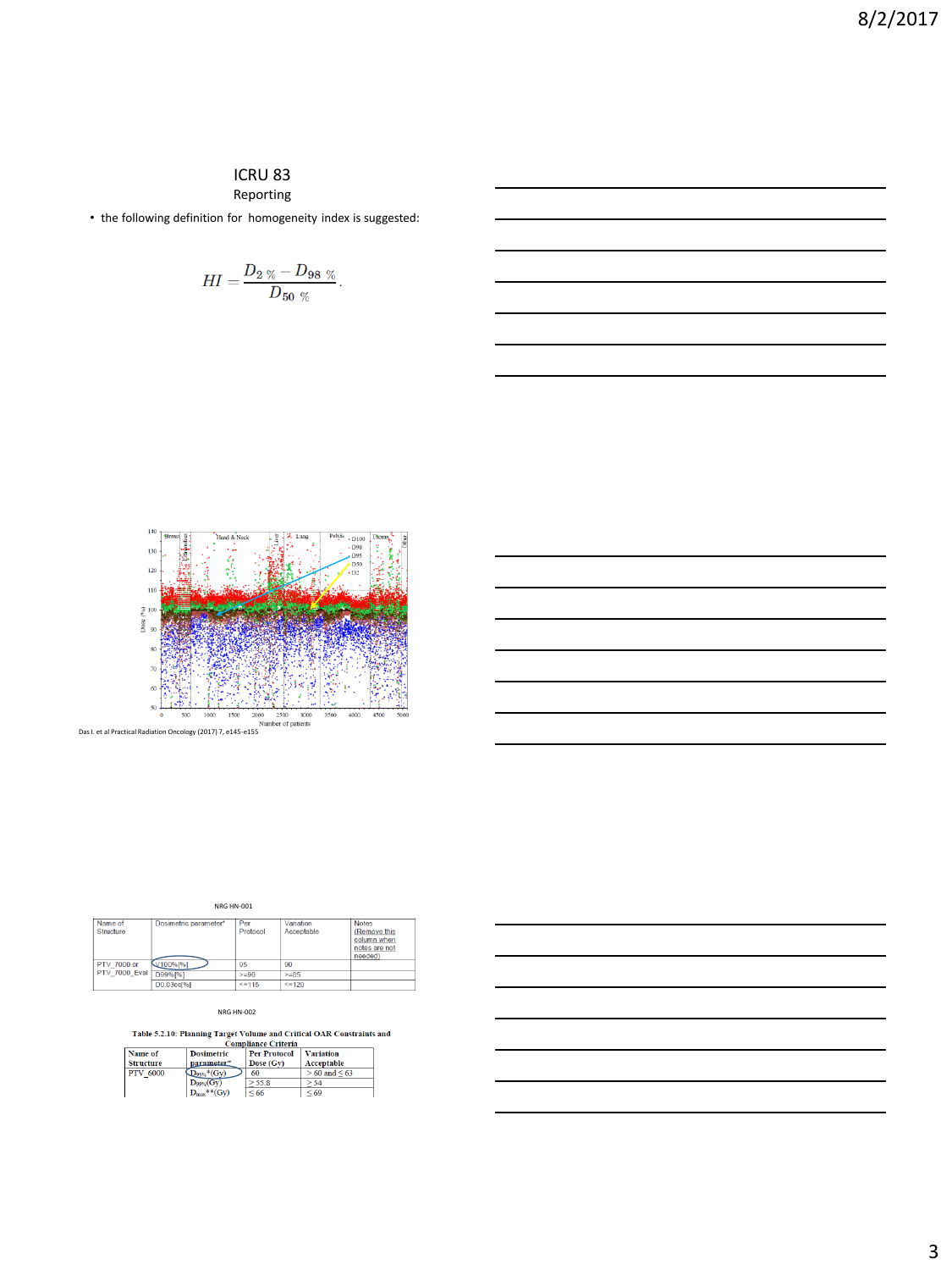|                                                               | <b>Prescription</b>                                                                                                                                                                 | <b>Protocol Target</b><br><b>Dose Criteria</b>                                                                          |
|---------------------------------------------------------------|-------------------------------------------------------------------------------------------------------------------------------------------------------------------------------------|-------------------------------------------------------------------------------------------------------------------------|
| F1308<br>2010<br>ICRIJ <sub>62</sub><br>volumes referenced    | 5.1.2.6 IMRT Planning<br>All plans shall be normalized such<br>that at least 95% of the volume of the PTV is<br>covered by the prescribed<br>isodose surface.                       | PTV <sub>2</sub><br>$m_{\rm x}$ 295%<br>$V_{108\%}$ 53%<br>D <sub>95</sub> 295%<br>Doo293%<br>Body <sub>110%</sub> < 0  |
| NRG HN001<br>2014<br>ICRU <sub>83</sub><br>volumes referenced | 6.1Dose Specifications (04May2017)<br>6.1.1 IMRT Dose Prescription to PTVs the<br>PTV69.96 (CTV69.96 + margin) will receive<br>69.96 Gy at 2.12 Gy per fraction.<br>PTV=GTV+11-13mm | PTV V <sub>100%</sub> = 95% - 90%<br>$D_{\infty}$ 290% +85%<br>D <sub>mc</sub> s115%+120%<br>Acceptable -> per protocol |
| NRG HN002<br>2014                                             | 5.2.8<br>The treatment goal is that 95%<br>of the volume of all PTVs must receive the<br>prescribed dose<br>minimum dose<br>(defined as dose to 99% of PTVs)                        | PTV D. 100% - 105%<br>$D_{99} \ge 93\% \rightarrow 90\%$<br>D <sub>n3cc</sub> <110% >115%<br>Acceptable -> per protocol |

|                                                           | <b>Prescription</b>                                                                                                                                                                 | <b>Protocol Target</b><br><b>Dose Criteria</b>                                                                                               |
|-----------------------------------------------------------|-------------------------------------------------------------------------------------------------------------------------------------------------------------------------------------|----------------------------------------------------------------------------------------------------------------------------------------------|
| F1308<br>2010<br><b>ICRU 62</b><br>volumes referenced     | 5.1.2.6 IMRT Planning<br>All plans shall be normalized such<br>that at least 95% of the volume of the<br>PTV is covered by the prescribed<br>isodose surface.                       | PTV V <sub>100%</sub> 295%<br>$V_{108\%}$ 53%<br>Doc295%<br>$D_{\infty}$ 293%<br>Body V <sub>110%</sub> S0%                                  |
| NRG HN001<br>2014<br><b>ICRU 83</b><br>volumes referenced | 6.1Dose Specifications (04May2017)<br>6.1.1 IMRT Dose Prescription to PTVs<br>the PTV69.96 (CTV69.96 + margin) will<br>receive 69.96 Gy at 2.12 Gy per fraction.<br>PTV=GTV+11-13mm | PTV V <sub>100%</sub> =95%→90%<br>Dog 290% +85%<br>D <sub>n3cc</sub> ≤115%→120%<br>Acceptable -> per protocol                                |
| NRG HN002<br>2014                                         | 5.2.8<br>The treatment goal is that 95%<br>of the volume of all PTVs must receive<br>the prescribed dose<br>minimum dose<br>(defined as dose to 99% of PTVs)                        | PTV D <sub>ec</sub> =100% + 105%<br>$D_{\text{on}} \geq 93\% \rightarrow 90\%$<br>D <sub>02cc</sub> ≤110%→115%<br>Acceptable -> per protocol |

|                                                               | <b>Prescription</b>                                                                                                                                                                 | <b>Protocol Target</b><br><b>Dose Criteria</b>                                                                                              |
|---------------------------------------------------------------|-------------------------------------------------------------------------------------------------------------------------------------------------------------------------------------|---------------------------------------------------------------------------------------------------------------------------------------------|
| F1308<br>2010<br><b>ICRU 62</b><br>volumes referenced         | 5.1.2.6 IMRT Planning<br>All plans shall be normalized such<br>that at least 95% of the volume of the PTV is<br>covered by the prescribed<br>isodose surface.                       | PTV V <sub>100%</sub> 295%<br>$V_{108\%}$ \$3%<br>$D_{\alpha z}$ 295%<br>$D_{\alpha\alpha}$ 293%<br>Body V <sub>110%</sub> ≤0%              |
| NRG HN001<br>2014<br>ICRU <sub>83</sub><br>volumes referenced | 6.1Dose Specifications (04May2017)<br>6.1.1 IMRT Dose Prescription to PTVs the<br>PTV69.96 (CTV69.96 + margin) will receive<br>69.96 Gy at 2.12 Gy per fraction.<br>PTV=GTV+11-13mm | PTV V <sub>100%</sub> = 95% + 90%<br>Don 290% +85%<br>D <sub>036</sub> SI15%+120%<br>Acceptable -> per protocol                             |
| NRG HN002<br>2014                                             | 5.2.8<br>The treatment goal is that 95%<br>of the volume of all PTVs must receive the<br>prescribed dose<br>minimum dose<br>(defined as dose to 99% of PTVs)                        | PTV D <sub>95</sub> =100%+105%<br>$D_{\text{on}} \ge 93\% \rightarrow 90\%$<br>$D_{02}$ , $\leq 110\%$ + 115%<br>Acceptable -> per protocol |

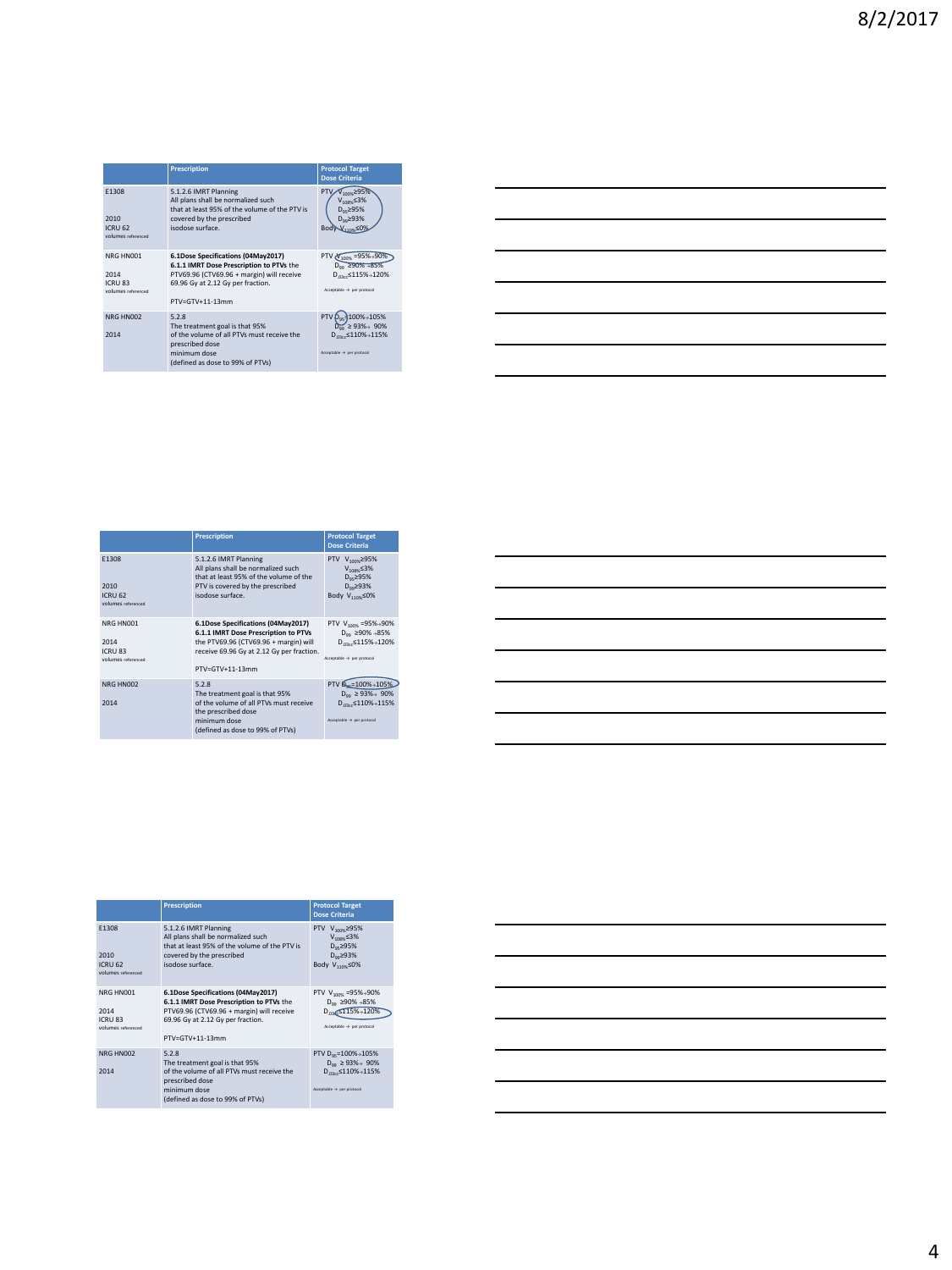

|                                                                                                                        |  | <u> 1989 - Jan Salaman Salaman (j. 1989)</u>                                                                          |
|------------------------------------------------------------------------------------------------------------------------|--|-----------------------------------------------------------------------------------------------------------------------|
|                                                                                                                        |  |                                                                                                                       |
|                                                                                                                        |  |                                                                                                                       |
|                                                                                                                        |  | <u> 1989 - Johann Stoff, deutscher Stoffen und der Stoffen und der Stoffen und der Stoffen und der Stoffen und de</u> |
| <u> 1989 - Johann John Stone, mars eta biztanleria (</u>                                                               |  |                                                                                                                       |
|                                                                                                                        |  |                                                                                                                       |
| <u> 1989 - Johann Stoff, deutscher Stoffen und der Stoffen und der Stoffen und der Stoffen und der Stoffen und der</u> |  |                                                                                                                       |

#### ICRU 83 Guidelines are not Always Followed

- Absorbed dose is not specified to a volume We don't see  $Rx=D_v$
- Dose bounds are placed on  $D_{95}$  but not  $D_{50}$
- Homogeneity Index is not reported
- Maximum dose is determined as  $D_{\text{abs vol.}}$
- Mininum dose is determined as  $D_{99}$
- Reporting misses  $D_{50}$

# Why should the MD care?

- Why should there be guidelines?
- Why ICRU?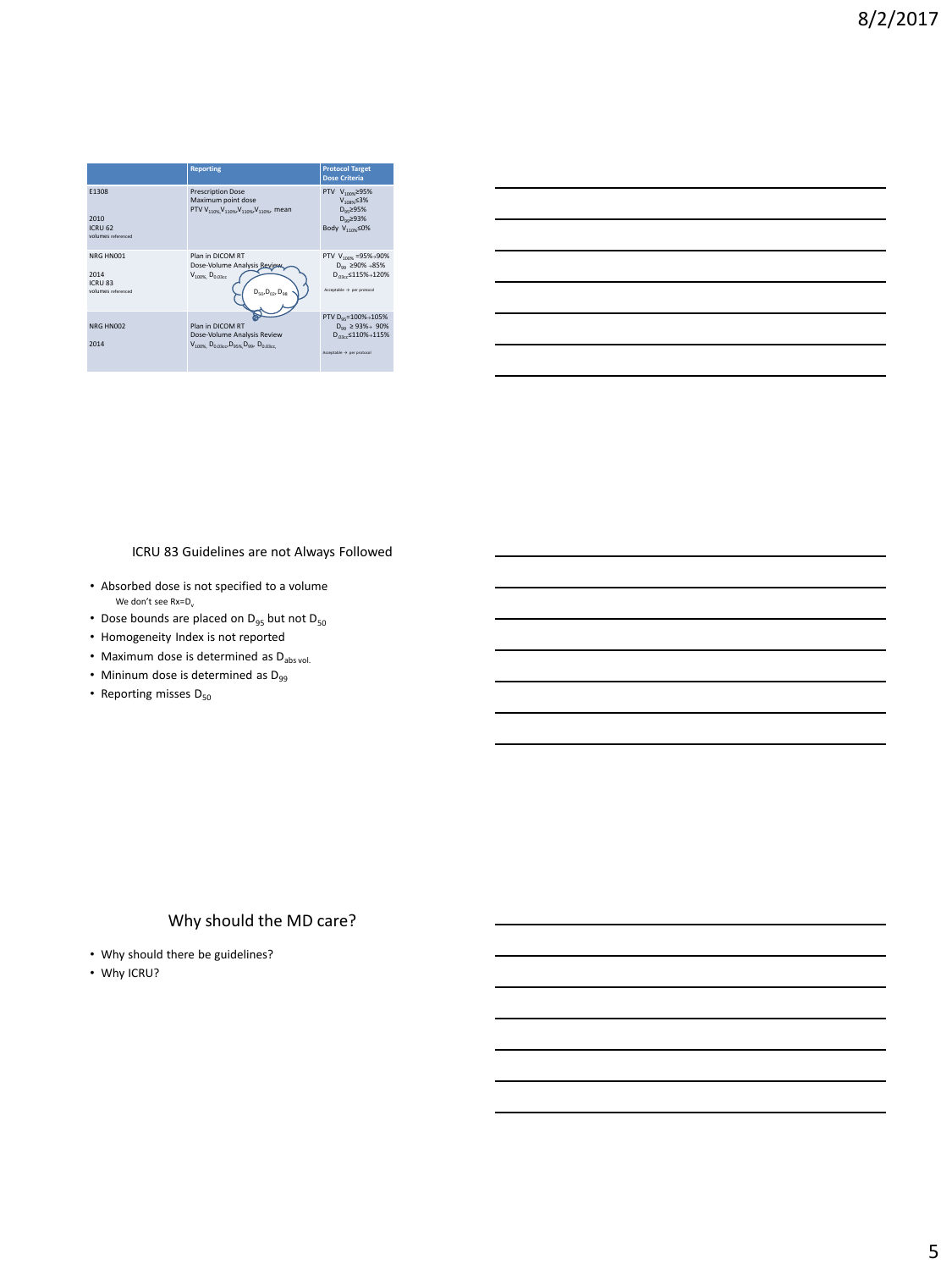Why a Guideline?

Absent a Prescription Rule, The Dose Plan is Undetermined under Competing Aims



Goals D<sub>95</sub> ≥ 95%Rx D.03cc ≤107% Rx  $V_{100}$  ≥ 95% Rx



| Goals |                             |  |  |  |
|-------|-----------------------------|--|--|--|
|       | $D_{95}$ ≥ 95%Rx            |  |  |  |
|       | D <sub>.03cc</sub> ≤107% Rx |  |  |  |
|       | $V_{100} \ge 95\%$ Rx       |  |  |  |



Achieved

 $VD_{95}$  = 100% Rx  $\bullet$  D<sub>.03cc</sub> = 108% Rx

 $D_{95}$  ≥ 95% Rx D<sub>.03cc</sub> ≤107% Rx Goals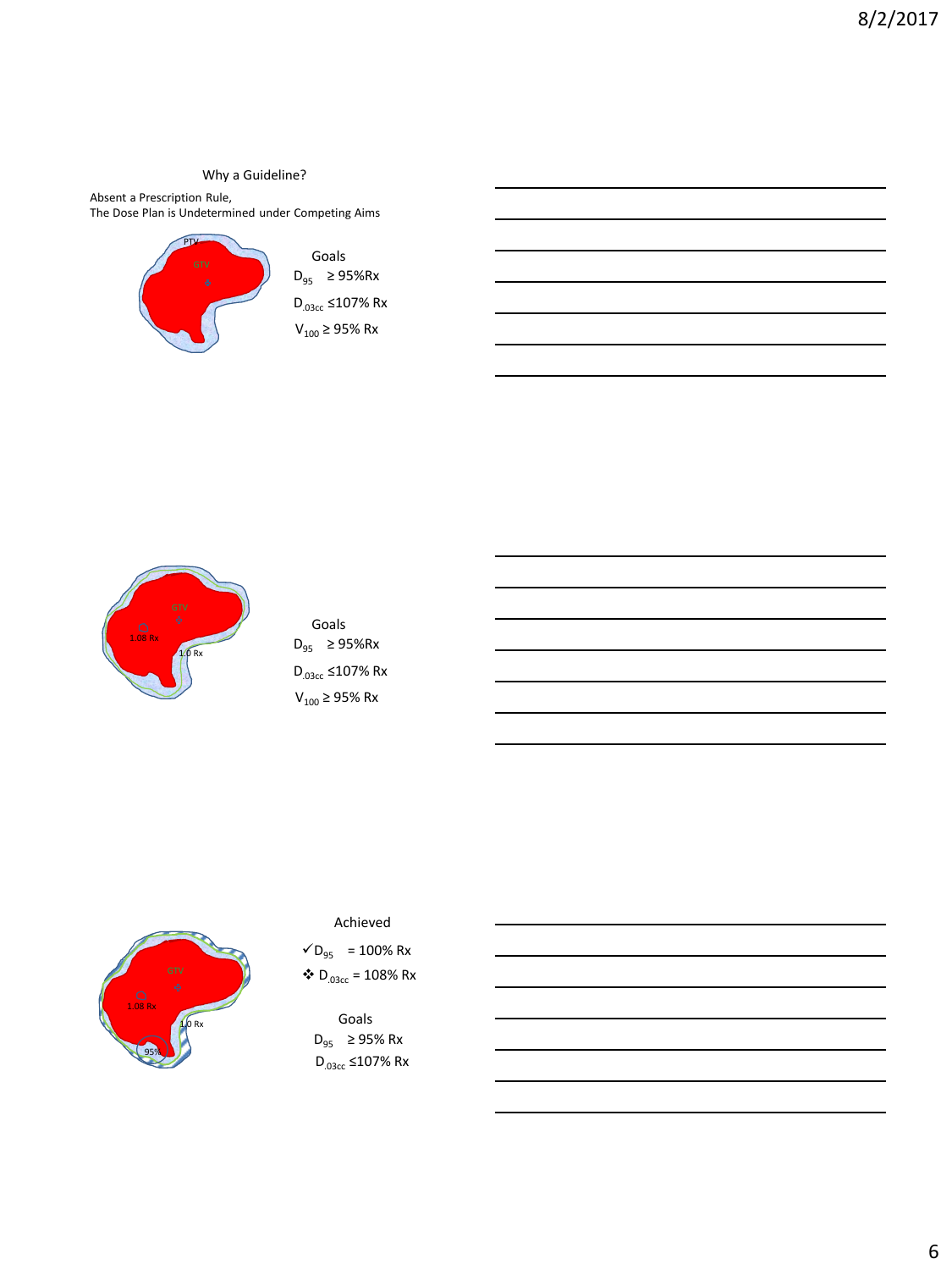

Achieved

 $VD_{95}$  = 99% Rx  $\checkmark$ D<sub>.03cc</sub> = 107% Rx

 $D_{95}$  ≥ 95% Rx D.03cc ≤107% Rx Goals



• "It is strongly recommended that if the method of prescription in a protocol or treatment aim is changed from a point-dose to a dose-volume approach, the impact on the absorbed dose received by patients should be determined."

ICRU 83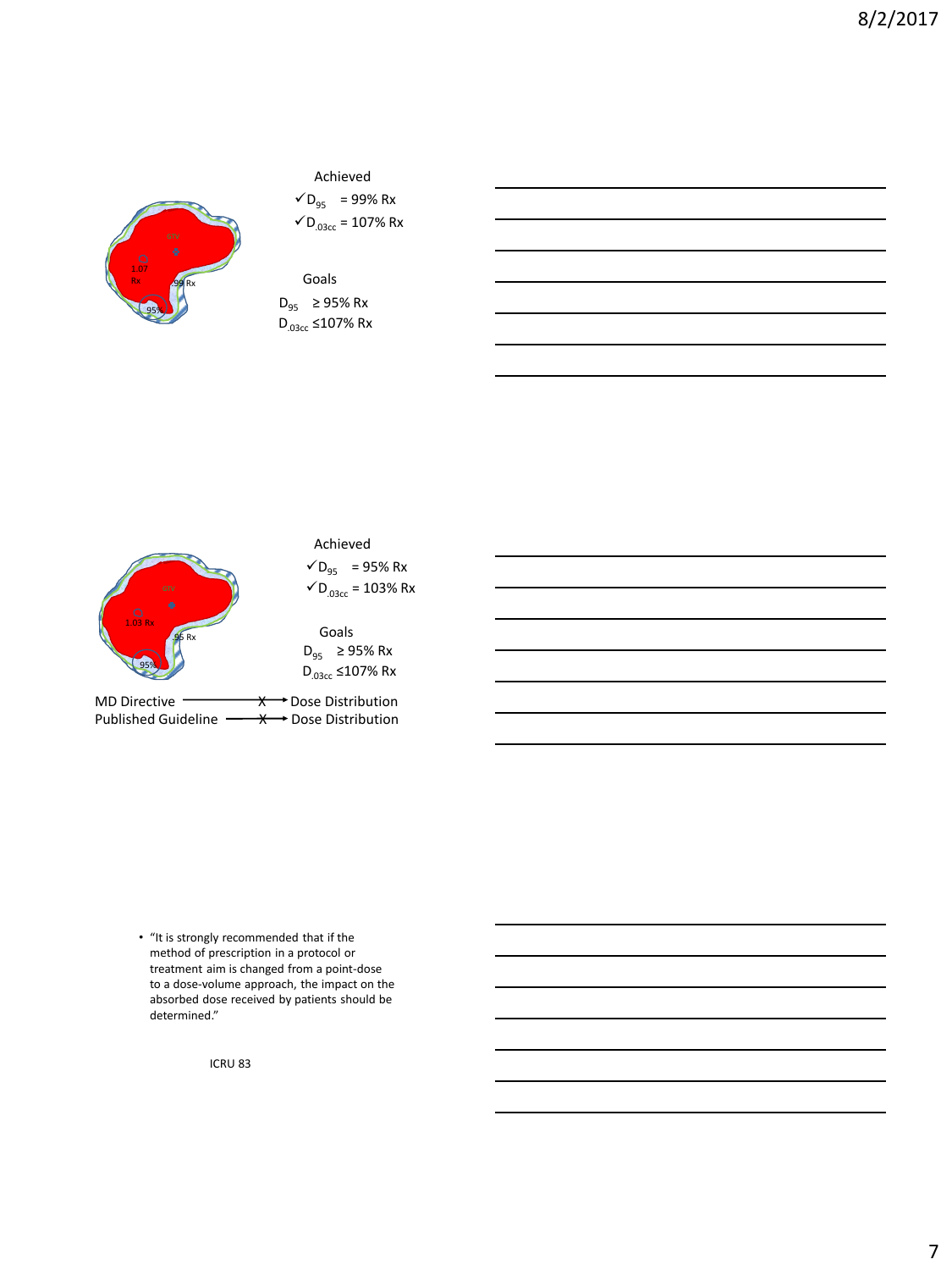

ICRU 83

 $V_{100}$  = 95% $\rightarrow$ 90% D.03cc ≤115 -120%Rx Goals D<sub>99</sub>=90-85%



# Achieved

 $V_{100}$  = 95% Rx  $\bullet$  D<sub>.03cc</sub> = 121% Rx  $\checkmark$  D<sub>99</sub> = 92% Rx

 $V_{100}$  = 95%  $\rightarrow$  90% D<sub>.03cc</sub> ≤115 -120%Rx Goals D<sub>99</sub>=90-85%



# $\Box V_{100}$  = 91% Rx  $\checkmark$  D<sub>.03cc</sub> = 115% Rx Achieved  $D_{99}$  = 87% Rx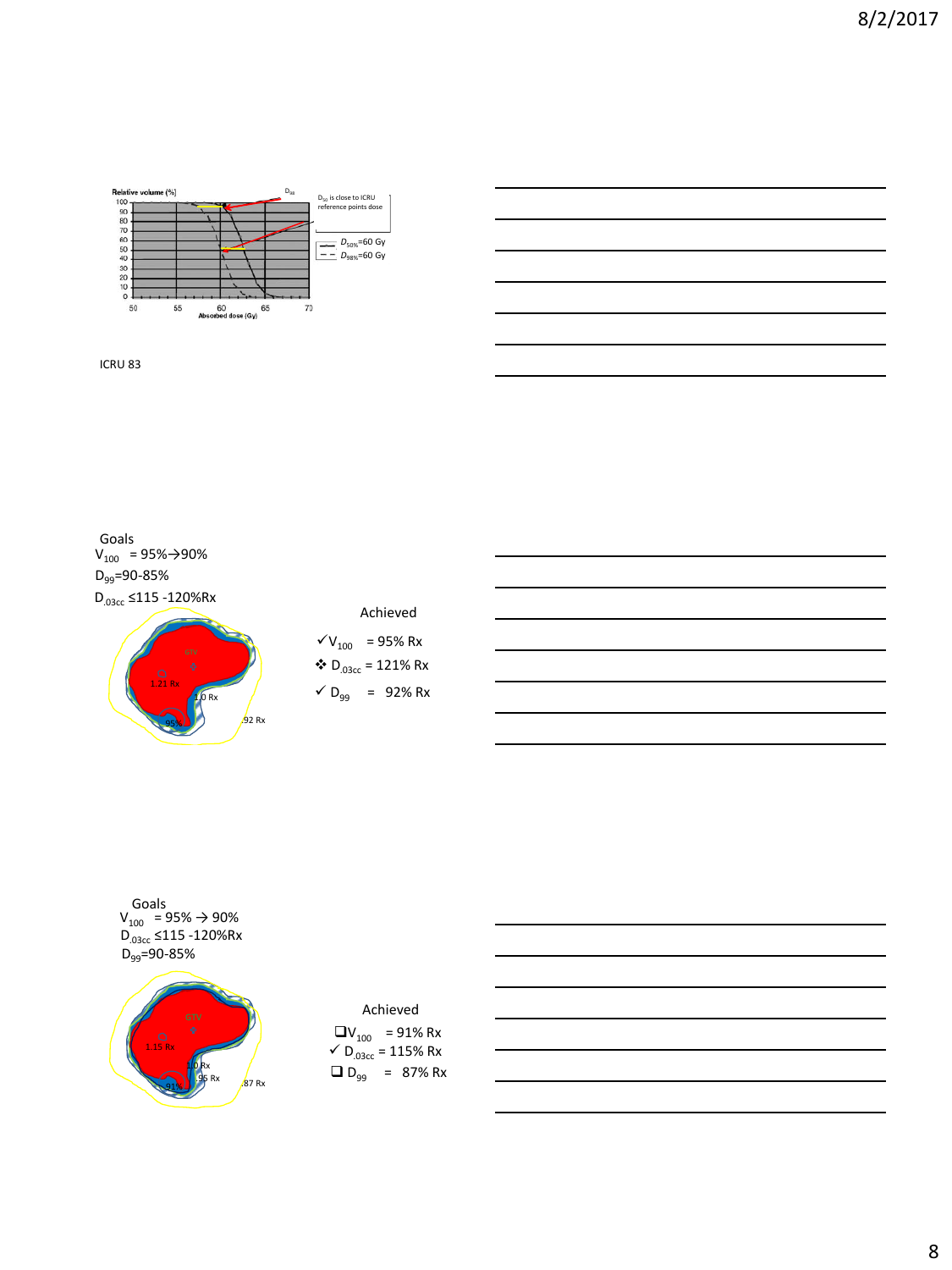



 $V_{100}$  = 93% Rx  $\Box$  D<sub>.03cc</sub> = 119% Rx Achieved  $\sqrt{D_{99}}$  = 90% Rx

# Standardization Fosters Outcome Comparisons by Reducing Noise

|   | Population |            |                   |      |  |
|---|------------|------------|-------------------|------|--|
|   | Agent      | $RxD_{qs}$ | $Rx D_{50}$ Total |      |  |
| А | $=60$      | 652        | 771               | 1423 |  |
| R | $=60$      | 648        | 770               | 1418 |  |
| C | $=60$      | 581        | 571               | 1152 |  |
| D | $=60$      | 718        | 231               | 949  |  |
| F | $=60$      | 589        | 445               | 1034 |  |

|   | Proportion of Cures in Sample |           |          |       |  |
|---|-------------------------------|-----------|----------|-------|--|
|   | $RxD_{qs}$                    | <b>Rx</b> | $D_{50}$ | All   |  |
| А |                               | 0.6       | 0.57     | 0.583 |  |
| R | 0.62                          |           | 0.55     | 0.583 |  |
|   | 0.56                          |           | 0.53     | 0.545 |  |
|   | 0.59                          |           | 0.58     | 0.588 |  |
|   |                               | 0.6       | 0.59     | 0.596 |  |

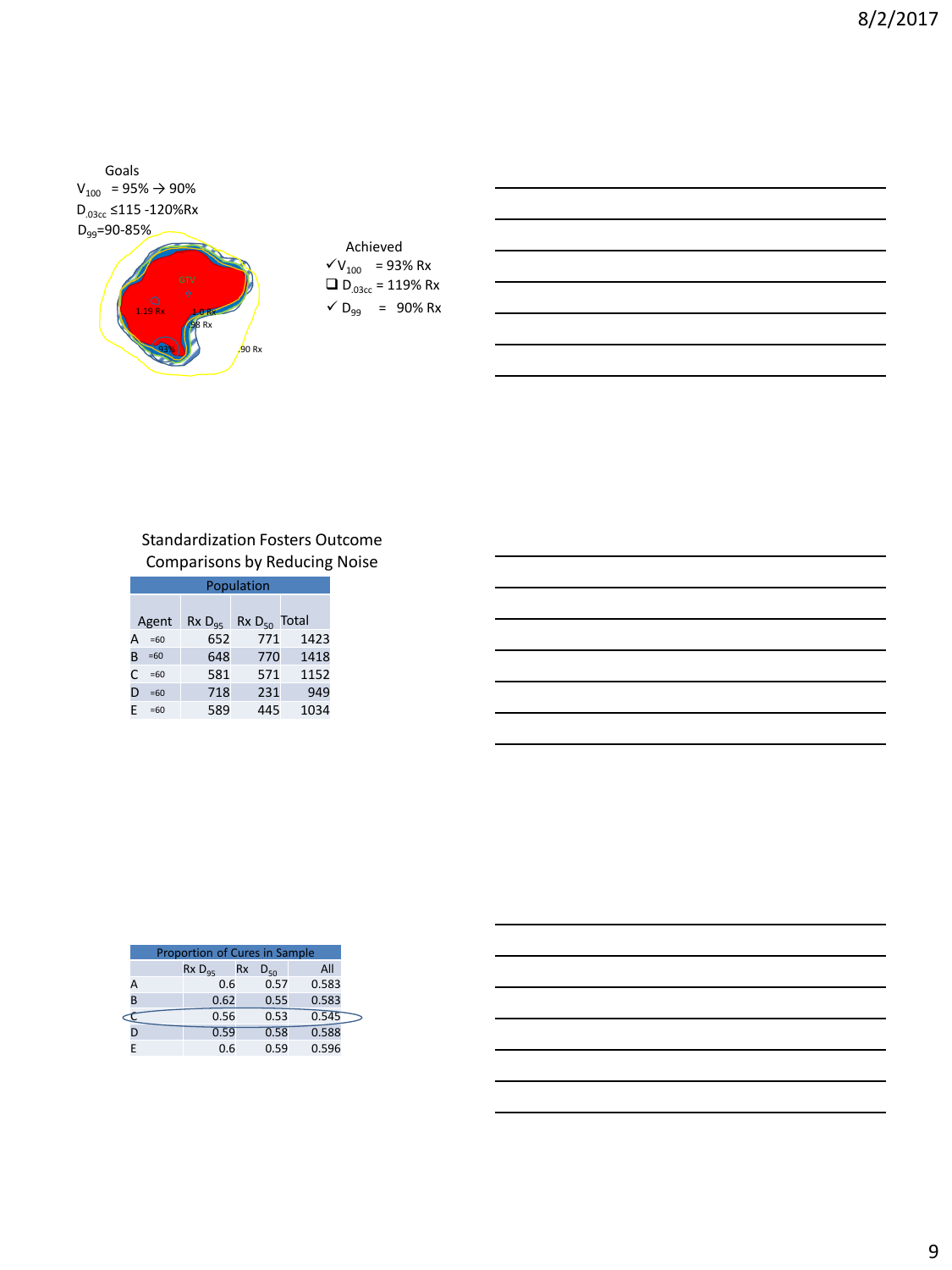| <b>Actual Cures</b> |            |            |       |  |  |
|---------------------|------------|------------|-------|--|--|
| Agent               | $RxD_{q5}$ | $RxD_{50}$ | Total |  |  |
| А                   | 391        | 439        | 830   |  |  |
| B                   | 402        | 424        | 826   |  |  |
| C                   | 325        | 303        | 628   |  |  |
| D                   | 424        | 134        | 558   |  |  |
| F                   | 353        | 263        | 616   |  |  |

| <u> 1989 - Johann Stein, markin sanat masjid ayyı bir alan sanat sanat sanat sanat sanat sanat sanat sanat sanat</u>   |  |     |
|------------------------------------------------------------------------------------------------------------------------|--|-----|
|                                                                                                                        |  |     |
| <u> 1989 - Johann Barn, amerikan berkemaan di sebagai berkemaan di sebagai berkemaan di sebagai berkemaan di seba</u>  |  |     |
| <u> 1989 - Johann Barn, amerikansk politiker (d. 1989)</u>                                                             |  | ___ |
| <u> 1989 - Johann Barn, mars ann an t-Amhain ann an t-Amhain ann an t-Amhain ann an t-Amhain an t-Amhain ann an t-</u> |  |     |
|                                                                                                                        |  |     |

| <b>Observed Cures</b> |       |                  |     |  |  |
|-----------------------|-------|------------------|-----|--|--|
| Agent                 | Cures | <b>Not Cures</b> |     |  |  |
| A                     |       | 830              | 593 |  |  |
| B                     |       | 826              | 592 |  |  |
| C                     |       | 628              | 524 |  |  |
| D                     |       | 558              | 391 |  |  |
| E                     |       | 616              | 418 |  |  |

|                                                                                                              |  | <u> 1989 - Johann Stoff, deutscher Stoffen und der Stoffen und der Stoffen und der Stoffen und der Stoffen und der</u> |
|--------------------------------------------------------------------------------------------------------------|--|------------------------------------------------------------------------------------------------------------------------|
|                                                                                                              |  |                                                                                                                        |
| and the control of the control of the control of the control of the control of the control of the control of |  |                                                                                                                        |
|                                                                                                              |  | <u> 1989 - Johann Harry Harry Harry Harry Harry Harry Harry Harry Harry Harry Harry Harry Harry Harry Harry Harry</u>  |
|                                                                                                              |  |                                                                                                                        |
|                                                                                                              |  |                                                                                                                        |

| Probability if Independent by Chi Square= 0.13089 |  |
|---------------------------------------------------|--|
|---------------------------------------------------|--|

|   |       | Population |            |  | <b>Observed Cures</b>  |  |
|---|-------|------------|------------|--|------------------------|--|
|   | Agent | $RxD_{qs}$ | $RxD_{50}$ |  | $Rx$ PTV $Rx$ $D_{50}$ |  |
| А |       | 1423       | 0          |  | 854                    |  |
| B |       | 1418       | $\Omega$   |  | 879                    |  |
|   |       | 1152       | ŋ          |  | 645                    |  |
| n |       | 949        | $\Omega$   |  | 560                    |  |
|   |       | 1034       |            |  | 620                    |  |

Probability if Independent by Chi Square = 0.042547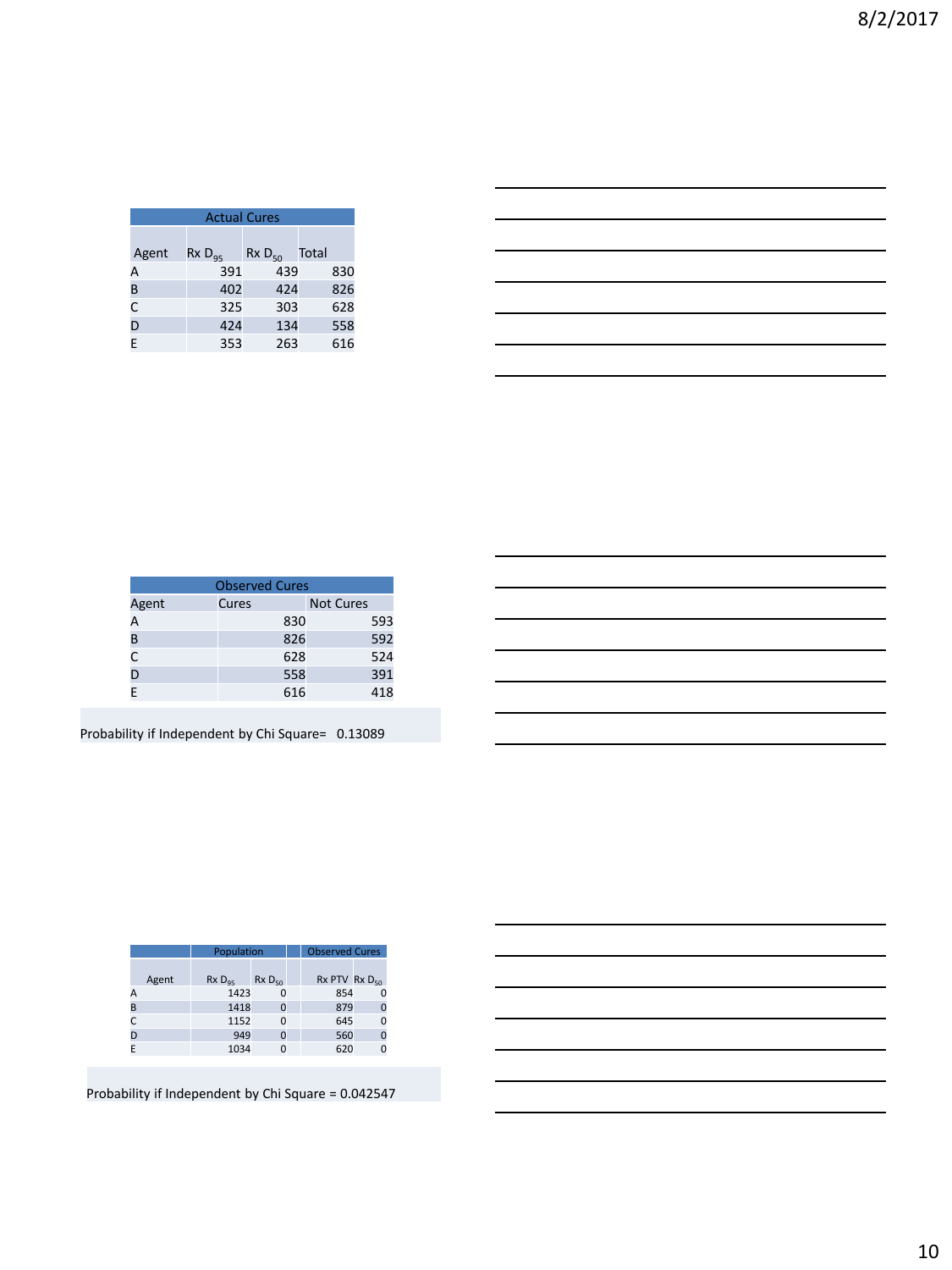|   | Population                    |      | <b>Actual Cures</b>    |     |
|---|-------------------------------|------|------------------------|-----|
|   | Agent Rx $D_{95}$ Rx $D_{50}$ |      | $Rx$ PTV $Rx$ $D_{50}$ |     |
| А |                               | 1423 | n                      | 811 |
| B | O                             | 1418 | 0                      | 780 |
| C | O                             | 1152 | O                      | 611 |
| D | O                             | 949  | 0                      | 550 |
|   | O                             | 1034 | O                      | 610 |

Probability if Independent by Chi Square= 0.035309







11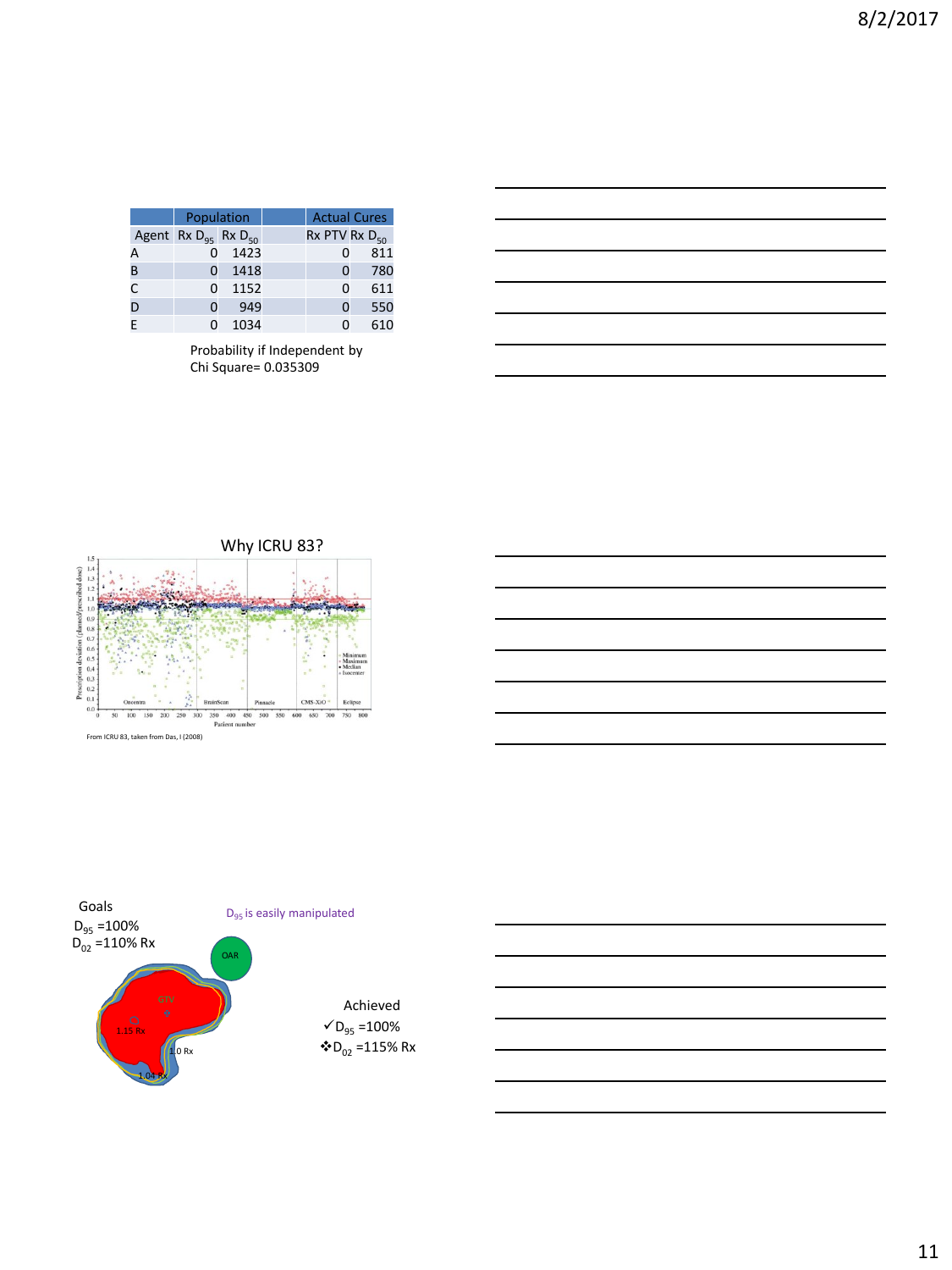



Das I. et al Practical Radiation Oncology (2017) 7, e145-e155



 $ΔD/ΔV$  is small near  $D_{50}$ 

"The greatest slope for the cumulative DVH is at or close to the median absorbed dose D50" ICRU 83

# Why Report  $D_{50}$

• Without  $D_{50}$  we lack information on dose given to the majority of the tumor - "You can't cure the tumor if you don't hit it"

• Looking at min and max point doses discounts error in calculation and boundary position of the tumor